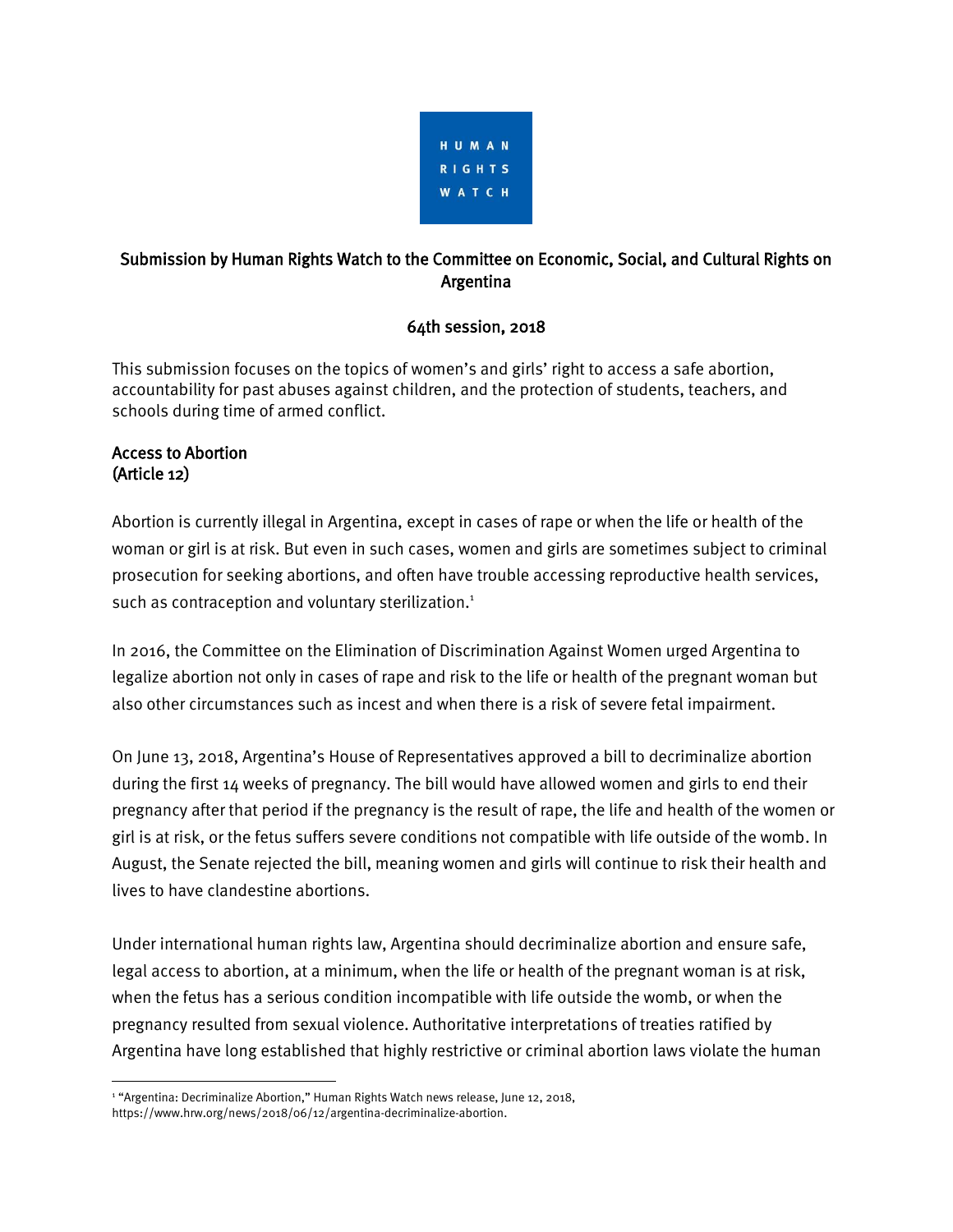rights of women and girls, including their rights to life, health, and not to be subjected to cruel, inhuman, and degrading treatment.<sup>2</sup>

### Human Rights Watch recommends the Committee ask the government of Argentina:

- What steps will the government take to address the public health impacts of the criminalization of abortion, given Congress failed to change laws criminalizing abortion?
- What is the government doing to ensure that all adolescent girls and boys, both in and out of school, are provided with, and not denied, accurate and appropriate information on how to protect their health and development and practice healthy behaviors, including information on safe sexual behavior, and accurate information on contraception?
- During the reporting period, how many arrests and prosecutions have been carried out of either providers or recipients of abortion services?

### Human Rights Watch recommends that the Committee:

• Recommend that Argentina decriminalize abortion and take all necessary steps, both immediate and incremental, to ensure that women and girls have informed and free access to safe and legal abortion services, and post-abortion care, as an element of their exercise of their reproductive and other human rights.

# Accountability for child abductions and disappearances Article 10 (1)

Argentina has made significant progress in identifying children of the disappeared who were illegally taken from their families during the dictatorship and bringing those responsible to justice. As of August 2018, 127 people who were illegally taken from their parents as children during the 1976- 1983 dictatorship had been located.<sup>3</sup> Many were reunited with their biological families.

#### Human Rights Watch recommends that the Committee:

 $\overline{\phantom{a}}$ 

• Ask the delegation from Argentina to provide updated information on the status of prosecutions and the government's policies to move forward with the identification of children who were abducted during the dictatorship.

<sup>2</sup> "Testimony at the Argentine Congress on decriminalization of abortion," Human Rights Watch, June 12, 2018,

https://www.hrw.org/news/2018/06/12/testimony-argentine-congress-decriminalization-abortion.

<sup>3</sup> Grandmothers of Plaza de Mayo, "Resolved Cases," n.d., <https://www.abuelas.org.ar/caso/buscar?tipo=3> (accessed August 2, 2018).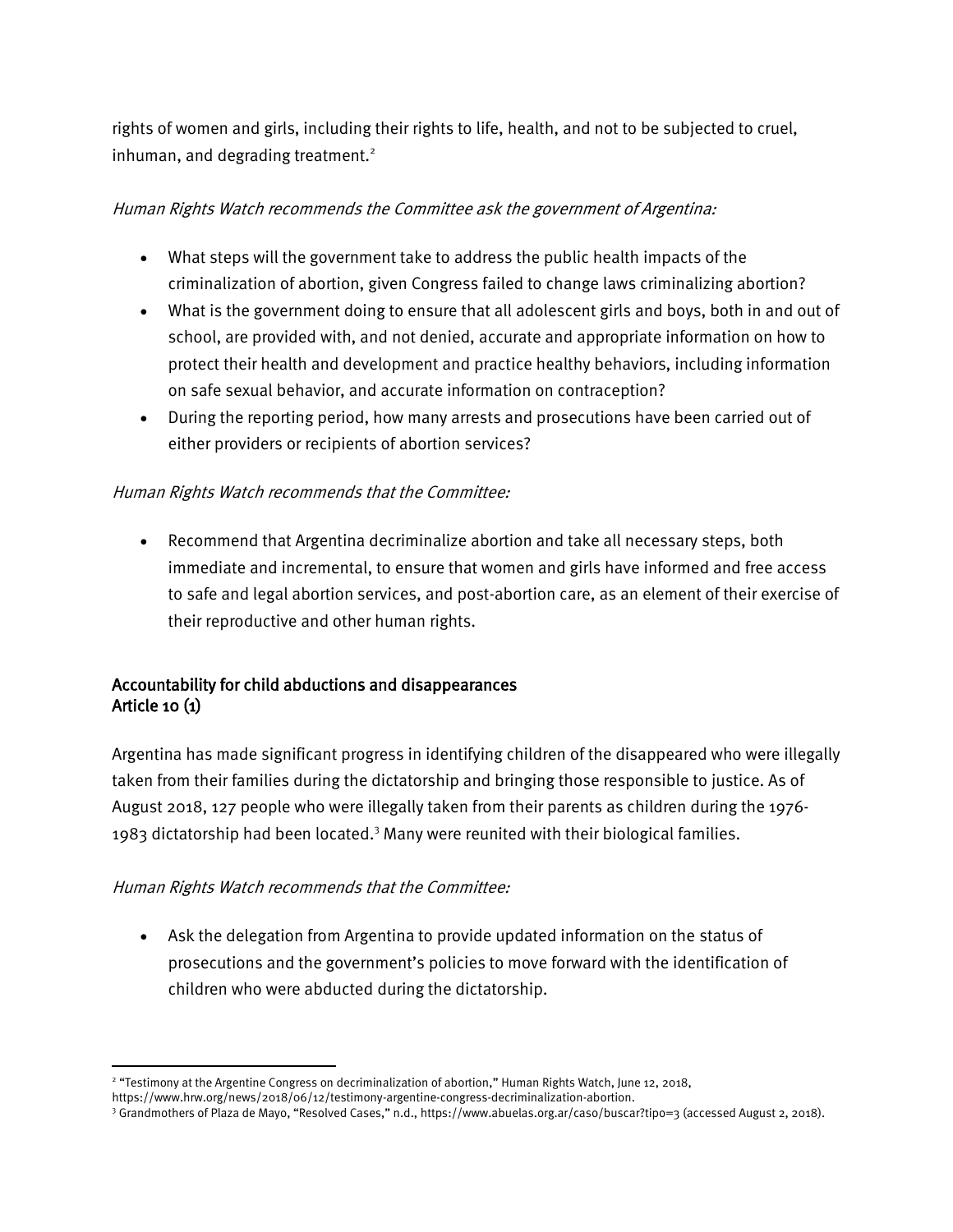• Recommend that Argentina avoids unnecessary delays in these prosecutions that could undermine the pursuit of justice.

## Protecting Students, Teachers, and Schools During Armed Conflict (Article 13)

Since 2014, Argentina has taken a leading role in promoting the protection of students, teachers, schools, and universities during times of armed conflict, through its championing of the *Guidelines* for Protecting Schools and Universities from Military Use during Armed Conflict and the Safe Schools Declaration.

The *Guidelines* were drawn up with the aim of better protecting schools and universities from use by armed groups for military purposes, and to minimize the negative impact that armed conflict has on students' safety and education. They provide concrete guidance to states and non-state armed groups for the planning and execution of military operations. They may also serve as a tool for organizations engaged in monitoring, programming, and advocacy related to the conduct of armed conflicts.<sup>4</sup> A draft version of the *Guidelines* were prepared based on consultations with representatives from governments—including Argentina—as well as militaries, UN agencies, and intergovernmental and nongovernmental organizations. They were finalized through a state-led process headed by Norway and Argentina in December 2014.

The Safe Schools Declaration is an inter-governmental political commitment that was opened for endorsement by countries at an international conference held in Oslo, Norway, on 28 May 2015. The Safe Schools Declaration was developed through consultations with states led by the ministries of foreign affairs of Norway and Argentina between January and May 2015.<sup>5</sup>

In March 2017, Argentina hosted the Second International Safe Schools Conference in Buenos Aires, with representatives from more than 80 countries in attendance.

#### Human Rights Watch recommends that the Committee:

l

• Commend Argentina for its leadership role on the Safe Schools Declaration and the Guidelines for Protecting Schools and Universities from Military Use during Armed Conflict.

<sup>4</sup> Global Coalition to Protect Education from Attack, Guidelines for Protecting Schools and Universities from Military Use during Armed Conflict, March 18, 2014, [http://protectingeducation.org/sites/default/files/documents/guidelines\\_...](http://protectingeducation.org/sites/default/files/documents/guidelines_en.pdf) (accessed July 26, 2018). <sup>5</sup> Safe Schools Declaration, May 28, 2015, [http://www.protectingeducation.org/sites/default/files/documents/safe\\_sc...](http://www.protectingeducation.org/sites/default/files/documents/safe_schools_declaration-final.pdf) (accessed July 26, 2018).